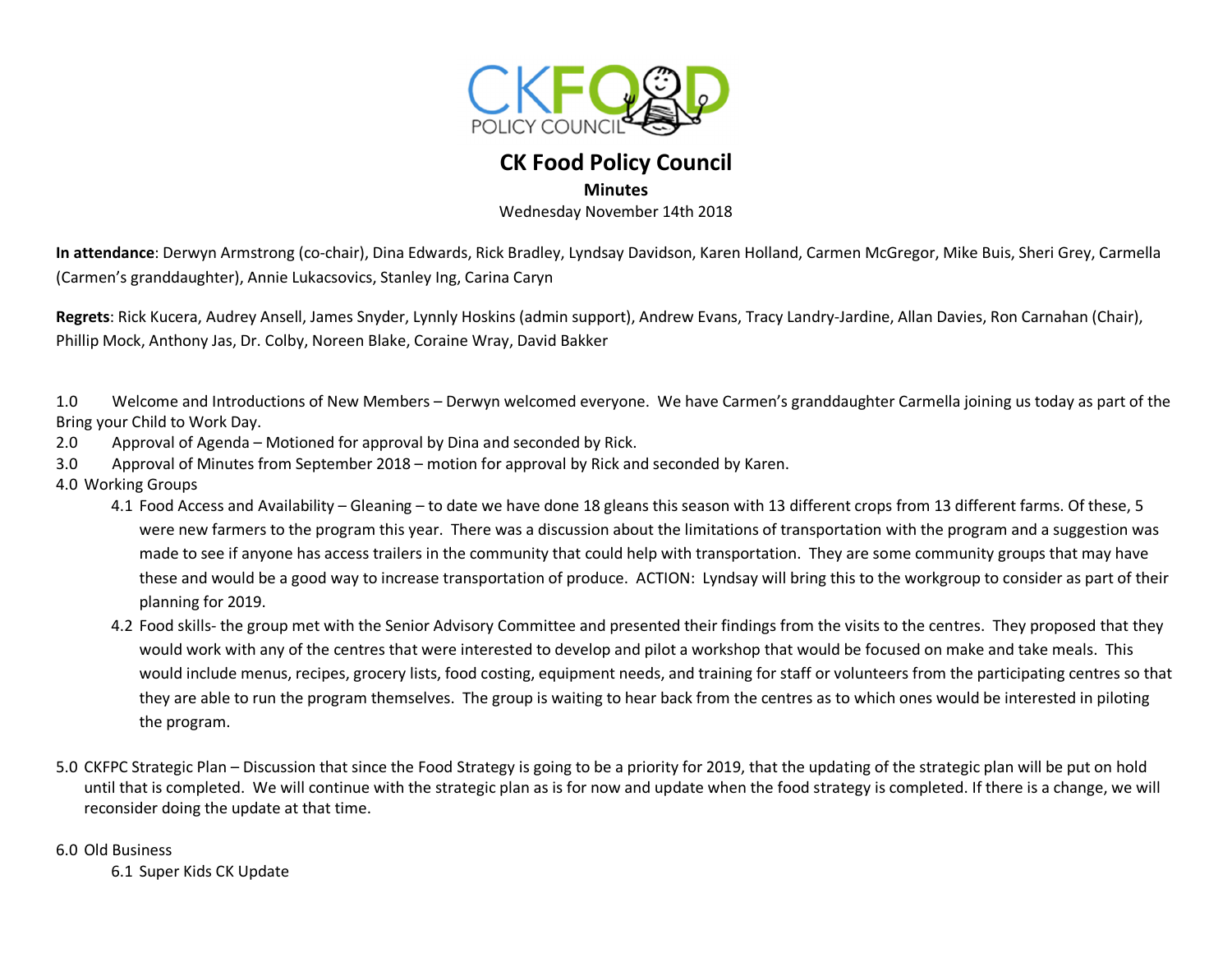- 1. Fuel Up Arenas – Kaitlyn Morrison has taken over the planning for the evaluation of this program. We have been working with the three arenas to better organize the data collection needed for the evaluation and Kaitlyn has been developing a satisfaction survey for participants that will go out later this month.
- 2. Farm to Childcare – They are in week 5 of the program implementation. A training focusing on childcare guidelines, resources and supports was held for child care staff on October 11<sup>th</sup> with a fantastic turnout.
- 3. Club V & F Salad Bar - presentation by Annie Lukacsovics on the Salad Bar Program. The program will be offered again to the 7 schools that participated last year and an additional 5 new schools for 2018/19 school year. Information has gone out to the schools to apply and training will be provided to the students again to help run the program in the school.
- 6.2 Membership Recruitment no update. ACTION remove for future agendas and will be updated as needed.
- **6.3** CK Food Strategy Jennelle Arnew was unable to attend. Carina gave an update on the food strategy and indicated that the health unit will be looking into working with an MPH student to assist with this as well. This will be a priority for 2019 and a working group will be struck to work on this project.
- 6.4 Training opportunities There was a webinar on Exploring Opportunities in Group Food Purchasing discussing some of the work that is being done in Waterloo through Meal Source. Some of the supervisors from the arenas also listened in and we had a really good discussion about what group purchasing could look like in Chatham-Kent.
- 6.5 Food Waste no update.
- 6.6 Marketing plan update Lyndsay met with Rob, the new Community Outreach and Public Relations Officer for the health unit. He will be helping to draft a Marketing Plan for the FPC. Our goal is to have it done by early next year.
- 6.7 Basic Income Guarantee Letter letter has been written and sent off.

## 7.0 New Business

- 7.1 Health Equity Data Analysis (HEDA) Project Request for Participation Stanley Ing an Epidemiologist from the Health Unit joined the meeting to discuss a project that is being started in the new year. He discussed what Health Equity is and shared background on the project (see attached power point). The HEDA has three parts – Community Health Assessment Process; Community Engagement Activity and Recommendations. They are looking for one person from the group to sit at the group and represent the Food Policy Council to start in January. ACTION: Let Lyndsay know if you are interested in helping with this.
- 7.2 2019 Meeting Dates proposed are
	- •January 9<sup>th</sup>
	- •March  $13^{th}$  (this is March Break – group decided to discuss at the January meeting)
	- •May 8<sup>th</sup>
	- •September 11<sup>th</sup>
	- •November 13th
- 8.0 Update/sharing on happenings in Chatham-Kent

Lyndsay – NFB will be released to the Board of Health this month with an increase as expected. Dina mentioned that for grocery stores, there is a 14 month delay in the wage increases being reflected back to the customer in their pricing so this wasn't accounted for when the NFB was costed in May 2018. There was a discussion that increasing wages will actually lead to increased costs for pricing of items with business pricing. A better option might be to look at reducing taxes/proving tax cuts to the lowest tax bracket.